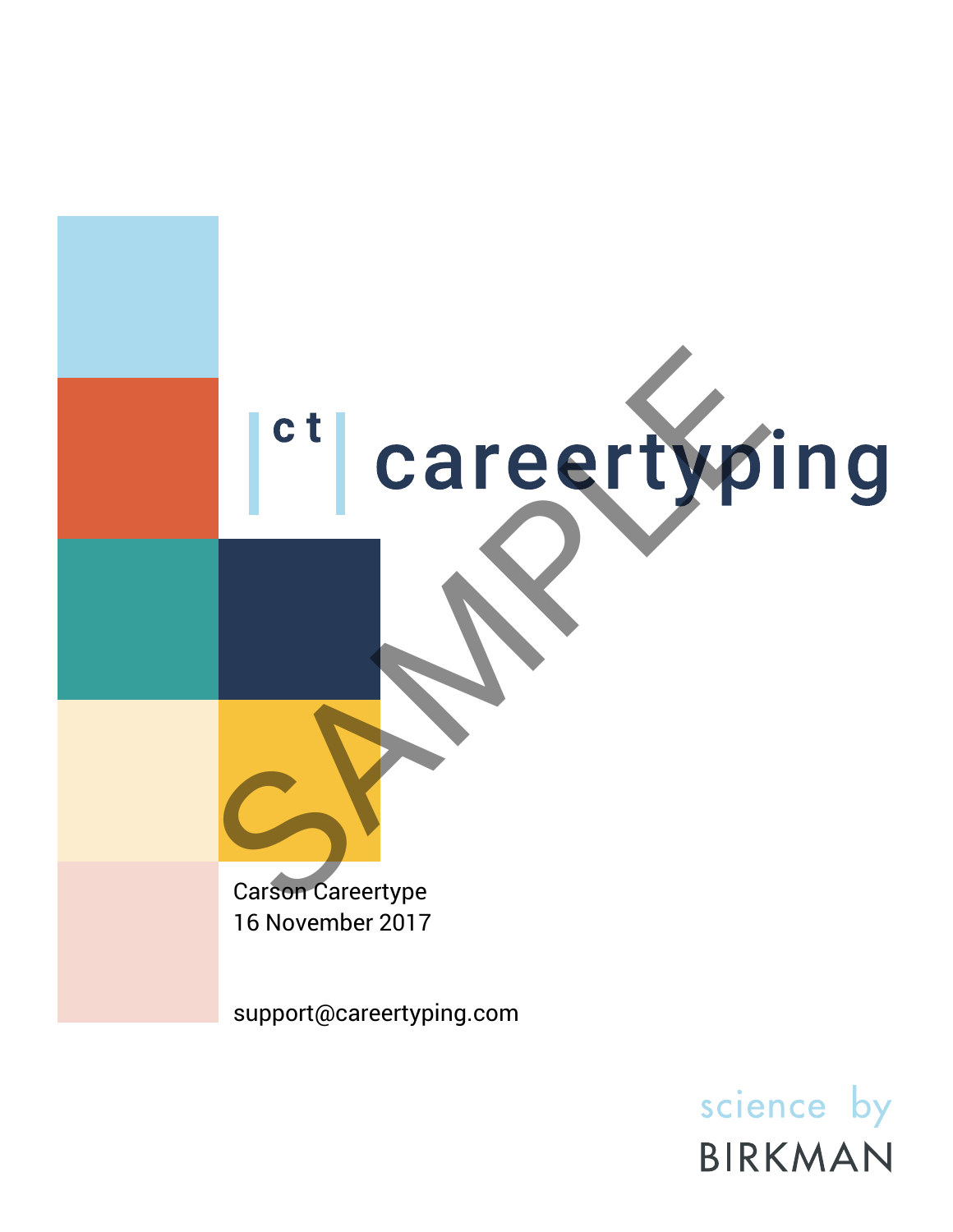# **Introduction**

Career fit and satisfaction are first and foremost based on the inner workings of your personality. You've likely considered many variables in your career search before focusing on the most important one–

YOU!

We use a data-driven methodology based on decades of rigorous scientific research to determine which careers you will find most fulfilling.

We call it *careertyping*.

## **ca·reer · typ·ing /kəˈrir ˈtīpiNG/**

Below are eight sections that will guide you through your *careertyping* journey.

| ca·reer · typ·ing<br>/ka'rir 'tīpiNG/                                                                                                                   |                         |
|---------------------------------------------------------------------------------------------------------------------------------------------------------|-------------------------|
| verb<br>a scientific process involving the analysis of the unique parts<br>of one's personality to form hypotheses about their most fitting<br>careers. |                         |
| ight sections that will guide you through your careertyping journey.                                                                                    |                         |
| <b>Personality Elements</b>                                                                                                                             | 3                       |
| Interests Sequence                                                                                                                                      | $\overline{\mathbf{4}}$ |
| <b>Career Analysis</b>                                                                                                                                  | 5                       |
| <b>Leadership Traits</b>                                                                                                                                | 9                       |
| You Under the Microscope                                                                                                                                | 10                      |
| <b>Interview Techniques</b>                                                                                                                             | 12                      |
| <b>Career Synthesis</b>                                                                                                                                 | 14                      |
| <b>Type Your Story</b>                                                                                                                                  | 15                      |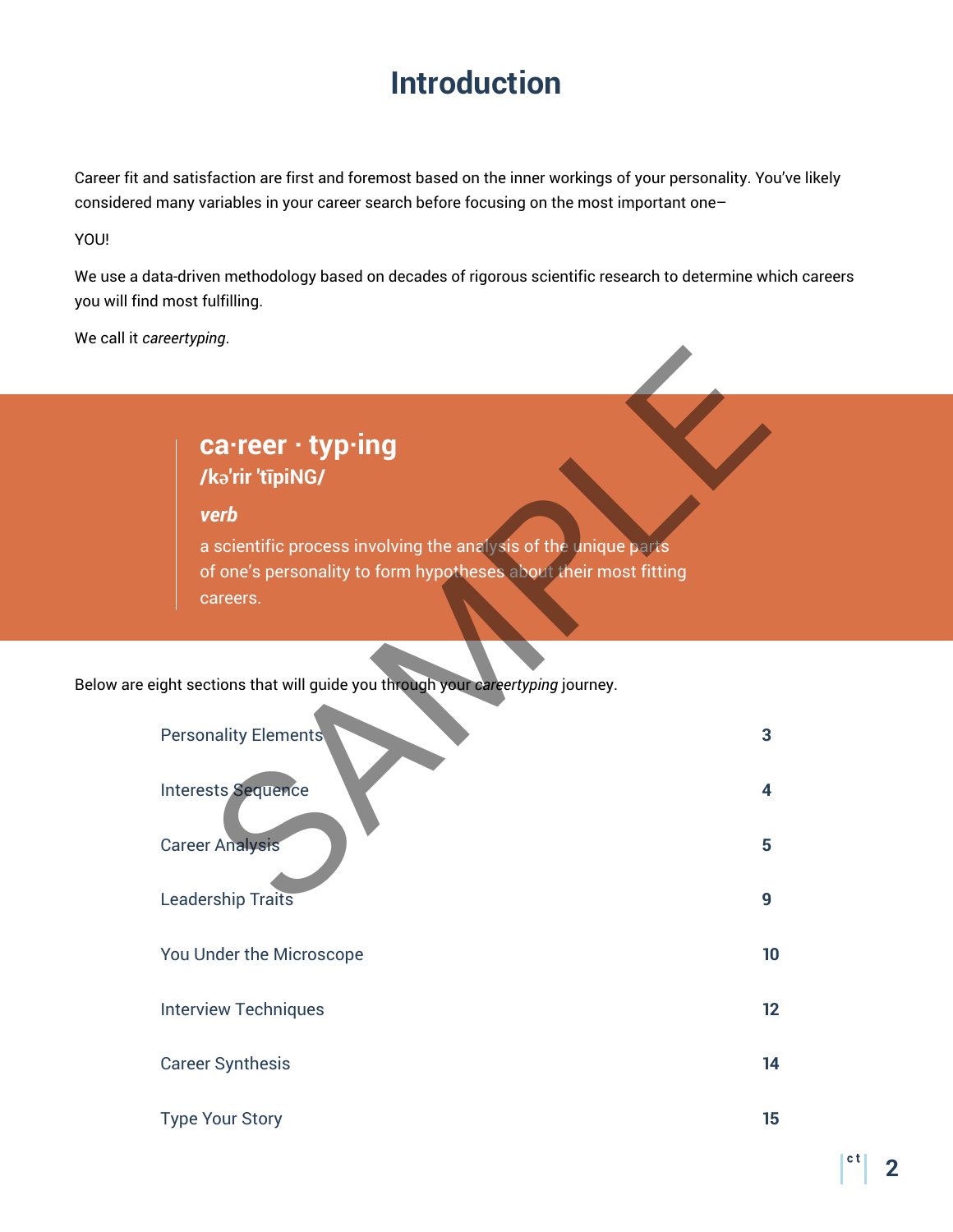# **Personality Elements**

We begin with the three personality elements that describe who you are as an individual.



- **•** sell or promote
- **•** direct people

3

**Your Interests** 

- **•** motivate people
- **•** build agreement between people
- **•** persuade, counsel or teach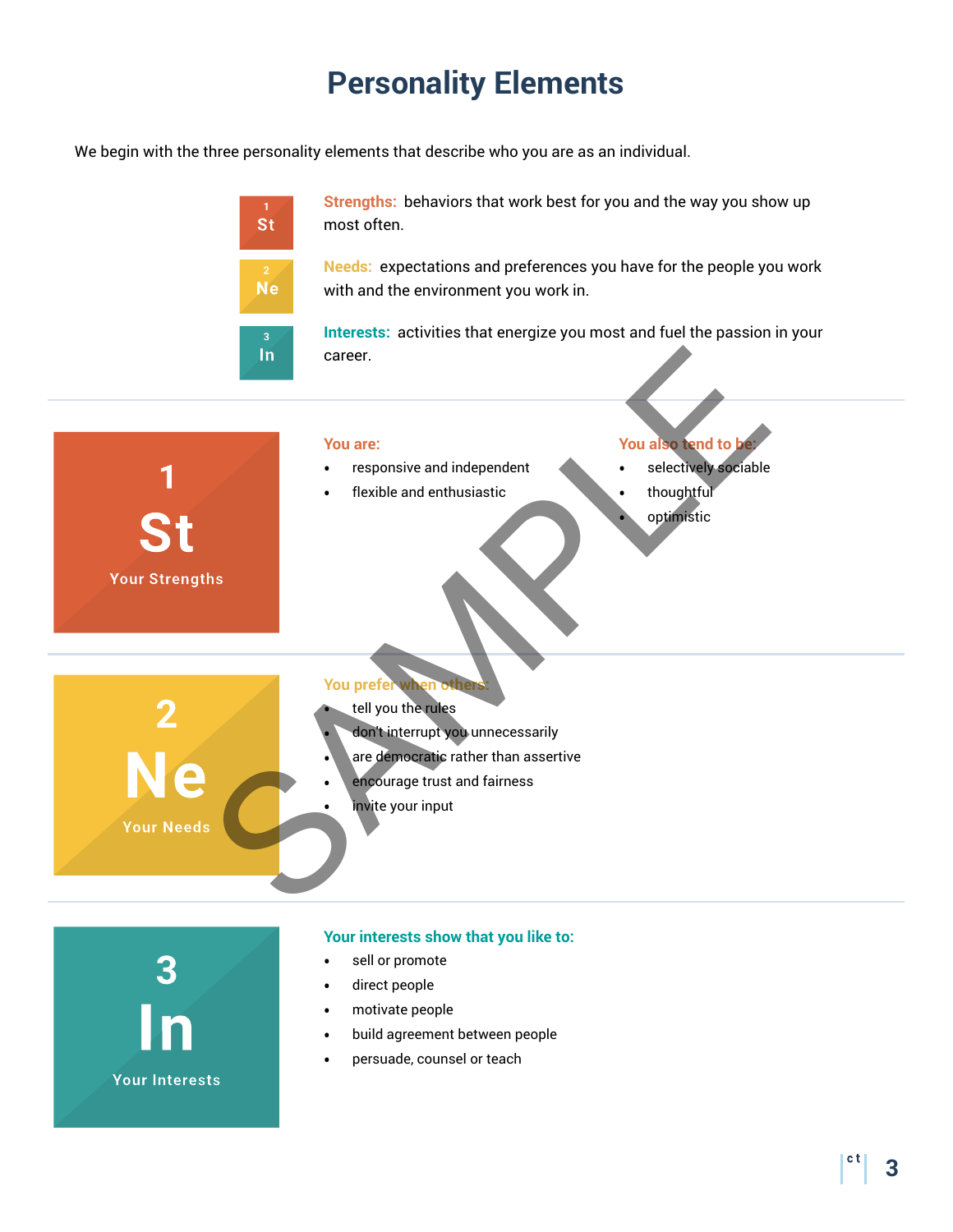

# **Interests Sequence**

Now let's use a magnifying glass to take a closer look into your Interest element. The top of this sequence shows activities that motivate you the most while you may find those near the bottom less energizing.

**82%**

Helping, advocating for people **Activities include:** Teaching, counseling, volunteering

**SOCIAL SERVICE**



**66%**

**PERSUASIVE**

Persuading, motivating, selling

**Activities include:** Debating, influencing, promoting



**NUMERICAL** Working with numbers and data

**Activities include:** Accounting, investing, analyzing



**VISUAL** Appreciation for art

**Activities include:** Creating, designing, aesthetics



**PROCESS** Systems, order and reliability

**Activities include:** System tracking, record keeping, categorizing

**37%**

**44%**

**RESEARCH** Science, analysis, intellectual curiosity

**Activities include:** Investigating, exploring medicine, experimenting



**OUTDOOR** Work in an outdoor environment

**Activities include:** Being outdoors, farming, gardening



**LITERARY** Appreciation for language

**Activities include:** Writing, reading, editing

**TECHNICAL**

Hands-on work with technology and machinery

**Activities include:** Programming, assembling, using gadgets

**AUDITORY** Appreciation for music

**Activities include:** Playing, singing, listening to music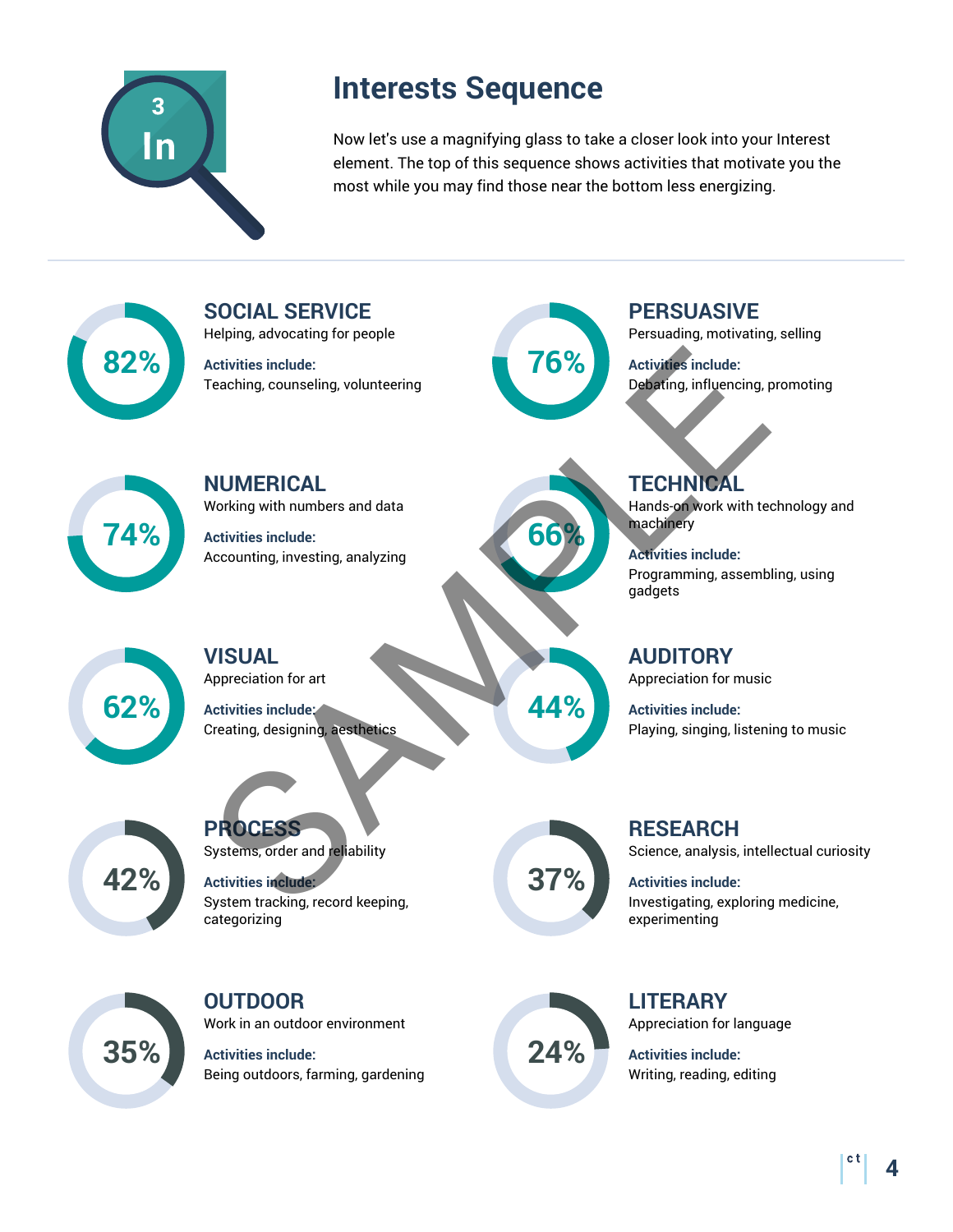

Here we analyze the three elements of your personality to create hypotheses about the careers you will find most enjoyable. Your career matches are ranked below from the highest to lowest match.

**Pay attention to the job titles and their ordering on the right as they are unique to you.**

### **Construction & Extraction**

Performing hands-on work functions related to the building of structures or the removal of materials from natural settings for use in construction or other applications. Duties may include bricklaying, carpentry, masonry, roofing, plumbing, inspecting integrity of structures according to building codes, mining, drilling, and disposal of construction by-products, using specialized tools and equipment. Christman Context Christman Context Christman Context Christman Context Christman Context Christman Context Christman Christman Christman Christman Christman Christman Christman Christman Christman Christman Christman Chri

#### **Management**

Planning, directing, and coordinating high-level activities within an organization. Duties may include managing personnel, creating budgets, developing and implementing strategies, creating organizational policies, and supervising company operations. These managerial functions are similar in nature across various industries and fields (e.g. engineering, sales, human resources, medical).

### **Community & Social Services**

Counseling, rehabilitating, and/or supporting social and psychological matters of individuals, groups, or communities. Duties may include helping individuals maximize their mental and emotional well-being, cope with addictions, and lead healthy lifestyles, as well as providing spiritual, moral, or vocational guidance.

#### **Installation, Maintenance, & Repair**



Performing hands-on work functions related to the installation, maintenance, and repair of various machinery, systems, vehicles, and other serviceable equipment. Duties may include diagnosing, adjusting, servicing, and overhauling engines, telecommunications and/or security systems, heating, vacuuming, and air-conditioning units, and electronics.

### **Click a job title below to learn more.**

### **Electricians**

- **Carpenters**
- Supervisors Of Construction & Extraction Workers

#### **General & Operations Managers** • Public Relations &

- Communication Managers
- Property Managers
- Food Service Managers
- Medical & Health Services Managers
- Social & Human Service **Assistants**
- Counselors & Therapists
- Directors (Religious Activities & Education)
- Transportation Mechanics & **Technicians**
- [Electrical & Electronics Repairers](http://www.mynextmove.org/profile/summary/49-2094.00)
- [Telecommunications Equipment](http://www.mynextmove.org/profile/summary/49-2022.00) Installers & Repairers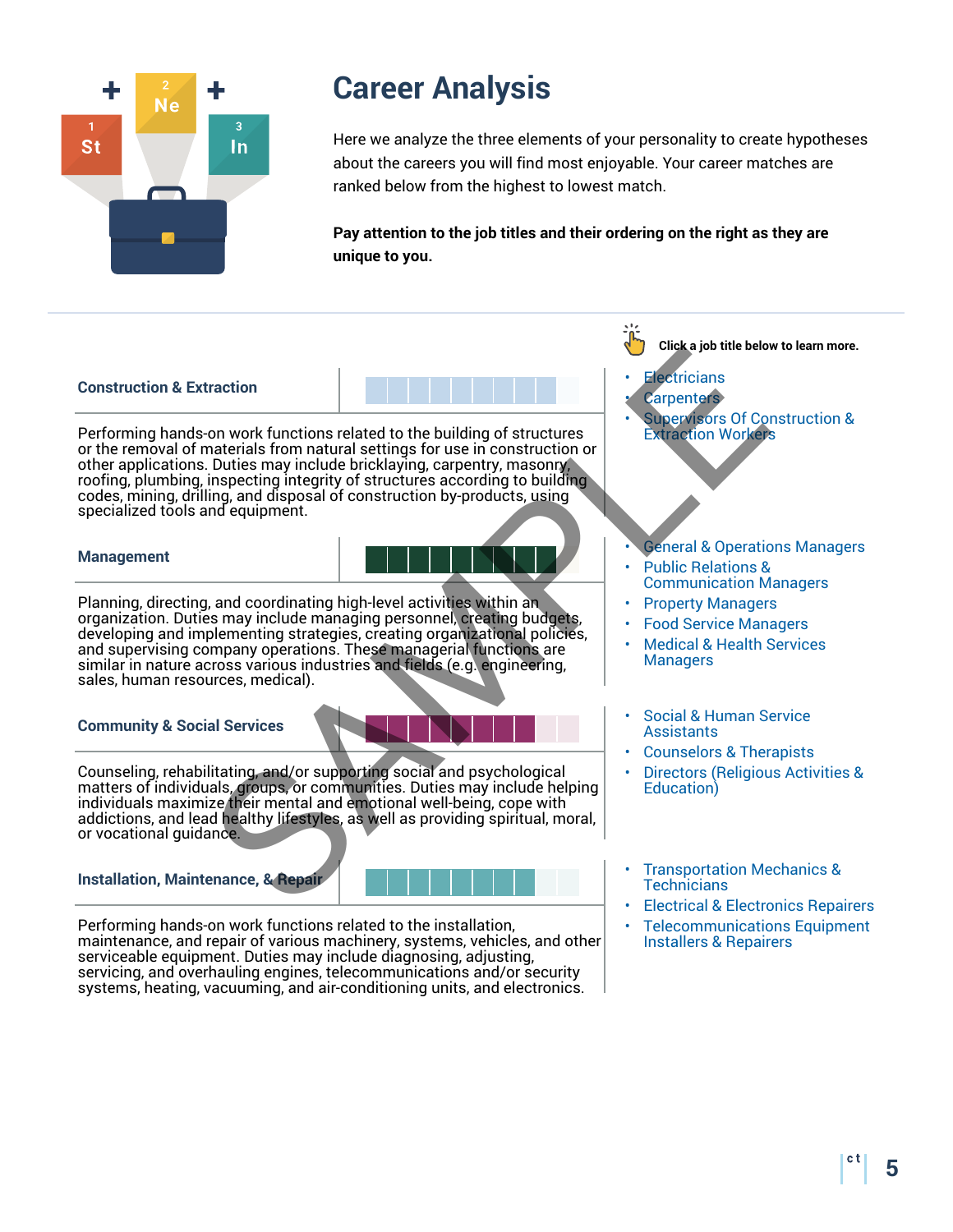#### **Production**



Producing, creating, and/or manufacturing a variety of products (e.g., food, lumber, electrical equipment, fabrics, metals, plastics, stones, fuel) through the operating of specialized tools and/or equipment. Duties may include baking pastries, binding books, cutting, shaping, and assembling furniture, assembling electronics, shaping molten glass, fabricating jewelry, welding metal components, among other specific production tasks.

### **Engineering & Architecture**

Applying principles and technology of chemistry, physics, and other scientific disciplines into the planning, designing, and overseeing of physical systems and processes. Duties may include creating, testing, developing, and maintaining tools, machines, electrical equipment, buildings/structures, or other physical entities.

#### **Healthcare Practitioner & Technician**

Providing medical care and treatment in an effort to achieve optimal mental and physical patient well-being. Duties may include assessing patient health, diagnosing illnesses, performing surgery, prescribing medication, implementing prevention strategies, conducting/reviewing laboratory diagnostics, and supervising medical support staff. Most of these occupations require a graduate education. itecture<br>
Sand technology of chemistry, physics, and other<br>
sand technology of chemistry, physics, and other<br>
sand processes. Dure Hardway<br>
Sampling tools. mechines, electrical equipment,<br>
ses, or other physical entities.<br>

### **Sales & Related**

Selling goods or services to a wide range of customers across various industries. Duties may include selling retail, appliances, furniture, auto parts, medical services, insurance, real estate, financial or consulting services, securities and commodities, as well as other products/services.



Creating and/or expressing ideas or demonstrating talents through various media for entertainment, informational, or instructional purposes. Duties may include acting, dancing, singing, designing graphics, operating media equipment, translating text, writing literature, producing/directing movies or plays, public speaking, radio announcing, competing in sporting events, news reporting, among other specific functions within the media.

#### **Legal**



Researching, litigating, and documenting matters relating to the law, specializing in litigation, arbitration, transcription, investigation, or negotiation of legal issues. Duties may include representing clients in legal proceedings, examining legal statutes, documenting agreements, drafting contracts, investigating cases, and transcribing hearings.

- [Assemblers, Fitters, Finishers, &](http://www.mynextmove.org/profile/summary/51-2092.00) **Calibrators**
- [Power, Gas, Chemical, & Waste](http://www.mynextmove.org/profile/summary/51-8013.00) Plant/System Operators
- [Printing/Prepress Operators &](http://www.mynextmove.org/profile/summary/51-5111.00) Bindery Workers
- [Industrial Production Managers](http://www.mynextmove.org/profile/summary/11-3051.00)
- **Machinists**
- [Engineering Managers](http://www.mynextmove.org/profile/summary/11-9041.00)
- Petroleum Engineers
- **Computer Hardware Engineers**
- **Mechanical Engineering Technicians**
- Electrical Engineers
- Medical & Health Services **Managers**
- **Physicians**
- Medical Technologists & **Technicians**
- Supervisors Of Retail Sales **Workers**
- Marketing Managers
- **Telemarketers**
- Supervisors Of Non-Retail Sales **Workers**
- Public Relations & Communication Managers
- [Public Relations Specialists](http://www.mynextmove.org/profile/summary/27-3031.00)
- Graphic Designers
- [Paralegals & Legal Assistants](http://www.mynextmove.org/profile/summary/23-2011.00)
- **Litigation Lawyers (Win-Lose** Outcomes)
- [Corporate Lawyers \(Consensual](http://www.mynextmove.org/profile/summary/23-1011.00) Outcomes)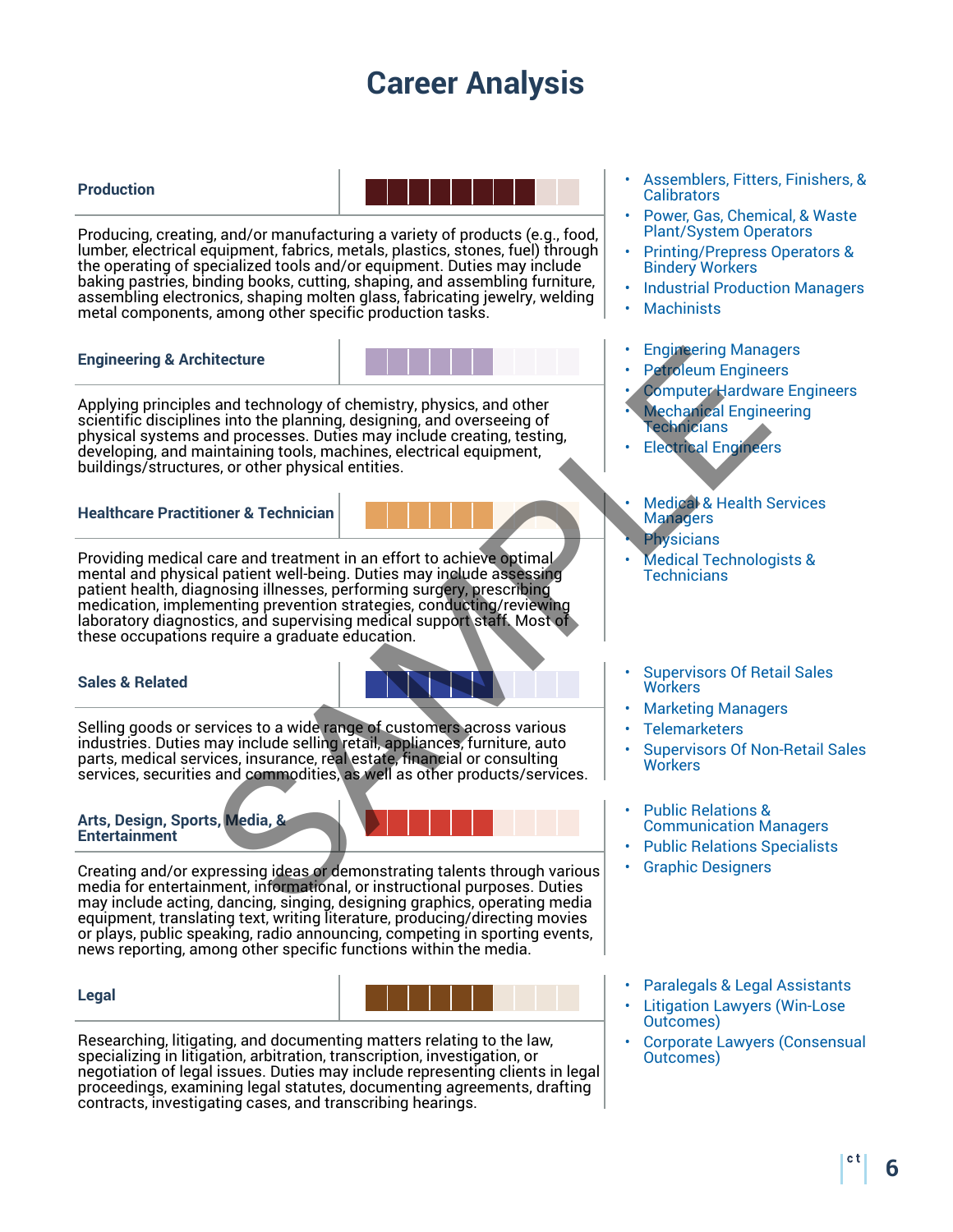#### **Education, Training, & Library**



Teaching/training individuals or groups of people academic, social, or other formative skills using various techniques/methods. Duties may include instructing children, adolescents, adults, individuals with special needs, or other specific samples within a formal or informal setting, creating instructional materials and educational content, and providing necessary learning resources.

#### **Business & Finance**

Analyzing and evaluating business/financial information for the purposes of documenting, making recommendations and/or ensuring adherence to business protocol. Duties may include preparing financial reports, developing investment strategies, analyzing general business trends, or assessing risk/liability, to streamline the operations of an organization. Luating business/financial information for the purposes<br>
luating recommendations and/or ensuring adherence to<br>
Duties may include preparing financial reports,<br>
managers and yield persions of an organization<br>
support within

#### **Office & Administrative Support**

Providing clerical support within an organization. Duties may include preparing statements, tracking accounts, record keeping, bill collecting, making phone calls, scheduling appointments, entering data, providing customer service, ordering and tracking inventory, handling monetary transactions, among other administrative support tasks.

### **Healthcare Support**

Providing support functions in the healthcare field. Duties may include assisting physicians with patient care and treatment, rehabilitation, record keeping, transcription, and other routine medical functions.

#### **Protective Service**



and/or individuals, adhering to federal, state, and local laws. Duties may include investigating criminal cases, regulating traffic and crowds, fire fighting, ticketing/arresting perpetrators, inspecting baggage or cargo, responding to emergency situations, patrolling designated areas, guarding establishments, and providing other security measures.

#### **Farming, Fishing, & Forestry**



Performing various outdoor activities related to agriculture, horticulture, aquaculture, and/or forestry. Duties may include attending to live farm, ranch, or aquacultural animals, planting, cultivating, and harvesting crops, hunting and trapping wild animals, developing, maintaining, or protecting forested areas and woodlands, and/or cutting, sorting, and grading trees for multiple uses.

- **Education Administrators** (Postsecondary)
- **Secondary School Teachers** (Except Special Education)
- [Education Administrators](http://www.mynextmove.org/profile/summary/11-9032.00) (Elementary & Secondary)
- General & Operations Managers
- Employment, Recruitment, & Placement Specialists
- Training & Development **Managers**
- [Human Resources Managers](http://www.mynextmove.org/profile/summary/11-3121.00)
- Financial Analysts

#### **Property Managers**

- Supervisors Of Office & Administrative Support Workers
- [Human Resources Assistants](http://www.mynextmove.org/profile/summary/43-4161.00)
- **Data Entry Keyers**
- Office Clerks (General)
- Medical Assistants & **Transcriptionists**
- Nursing Aides, Orderlies, & **Attendants**
- Security, Police, & Fire Fighting Enforcement Managers
- **Security Guards**
- Supervisors Of Police, Fire Fighting, & Correctional Officers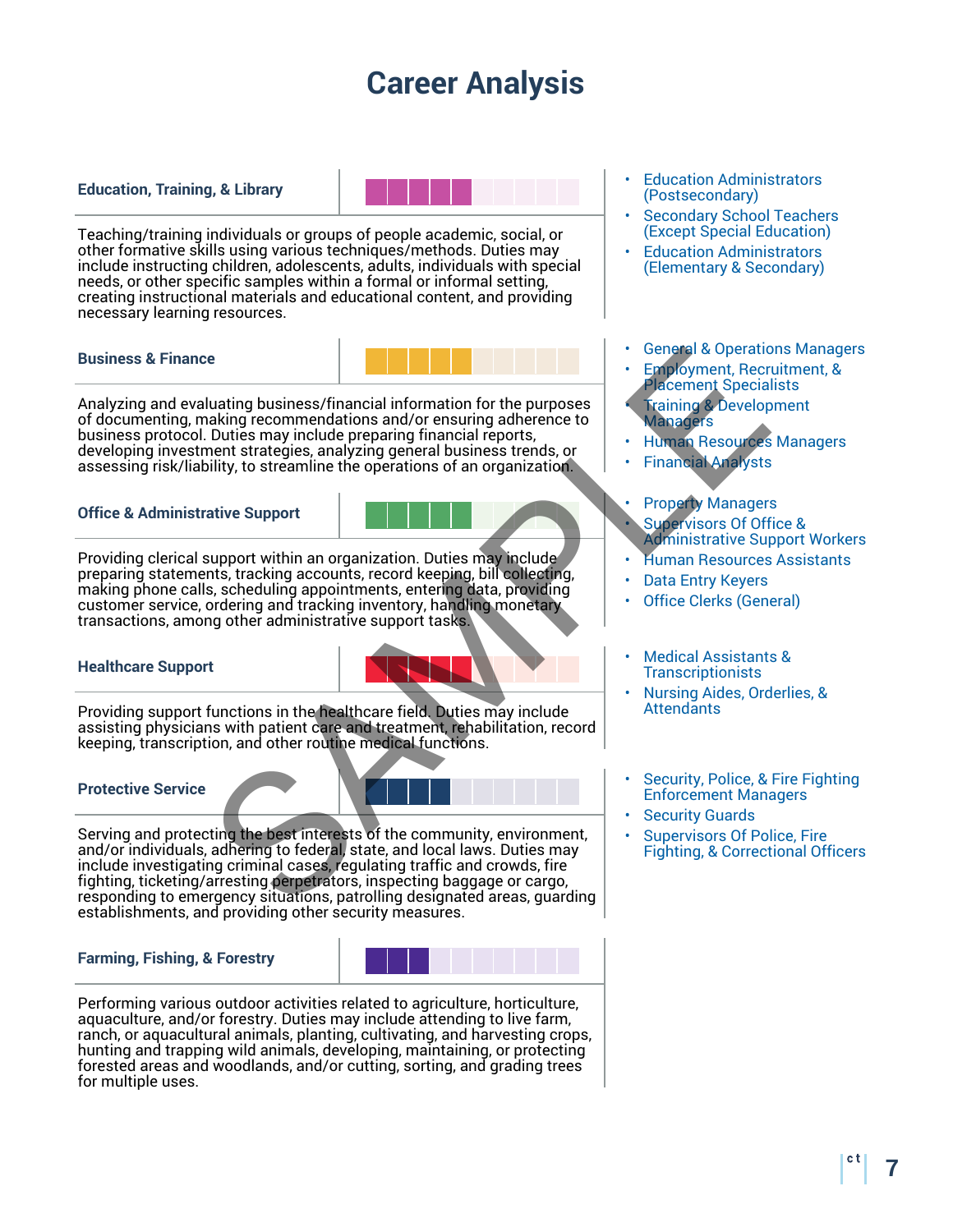**Food Preparation & Serving-Related**

Preparing and cooking foods and/or serving patrons in dining establishments or other settings. Duties may include checking food quality, mixing drinks/ingredients, cleaning dishware, taking orders, planning menus, and other food/serving-related functions.

#### **Building/Grounds Cleaning & Maintenance**



Cleaning and maintaining hotels, hospitals, offices, and other establishments, as well as landscapes. Duties may include groundskeeping, planting trees, watering plants, housekeeping, washing windows, vacuuming, exterminating pests, among other cleaning and maintenance tasks.

**Computer & Mathematical Science**

Designing, developing, and maintaining databases, software, hardware, networks, and other information/logic systems. Duties may include collecting/organizing data, computer programming, providing technical support, web design, and configuring communication systems, among other data-driven functions.

### **Life, Physical, & Social Science**

Applying scientific knowledge and expertise to specific life, physical, or social science domains. Duties may include researching, collecting/analyzing qualitative and quantitative data, conducting experimental studies, devising methods to apply laws and theories to industry and other fields (e.g., mental health, agriculture, chemistry, meteorology, plant and animal life, human behavior and culture). SAM[P](http://www.mynextmove.org/profile/summary/15-1199.07)[L](http://www.mynextmove.org/profile/summary/11-3021.00)[E](http://www.mynextmove.org/profile/summary/37-2012.00)

### **Transportation & Material Moving**



Piloting, driving, operating, or navigating transport vehicles or material moving machinery (e.g., aircraft, automobiles, water vessels, construction cranes, locomotives, tractors). Duties include flying commercial airplanes, directing air traffic, driving public or school buses, taxis, trucks, ambulances, commanding motor-driven boats, inspecting freight and cargo, conducting trains, operating forklifts, among other transportation and material moving tasks.

### **Personal Care & Service**



Providing personal assistance, care, and services to individuals in various contexts. Duties may include attending to children, caring for the elderly or disabled, coordinating tourist travel, ensuring safety and comfort to travelers, providing cosmetic services, coordinating recreational activities for residential facilities, as well as other personal care and service tasks.

- [Food Service Managers](http://www.mynextmove.org/profile/summary/11-9051.00)
- **Bartenders**
- [Waiters & Waitresses](http://www.mynextmove.org/profile/summary/35-3031.00)
- [Supervisors Of Housekeeping,](http://www.mynextmove.org/profile/summary/37-1011.00) Janitors, & Groundskeepers
- Housekeeping, Janitors, & **Groundskeepers**
- Computer & Information Systems Managers
	- Data Warehousing & Mining Analysts
	- Operations Research Analysts & **Statisticians**
- Biological & Agricultural **Technicians**
- [Natural Sciences Managers](http://www.mynextmove.org/profile/summary/11-9121.00)
- **Microbiologists**
- Freight, Stock, & Material **Handlers**
- [Supervisors Of Vehicle Operators](http://www.mynextmove.org/profile/summary/53-1031.00)
- Pilots
- [Child Care Workers &](http://www.mynextmove.org/profile/summary/39-9011.00) Home/Personal Care Aides
- [Hairstylists, Manicurists, &](http://www.mynextmove.org/profile/summary/39-5012.00) **Morticians**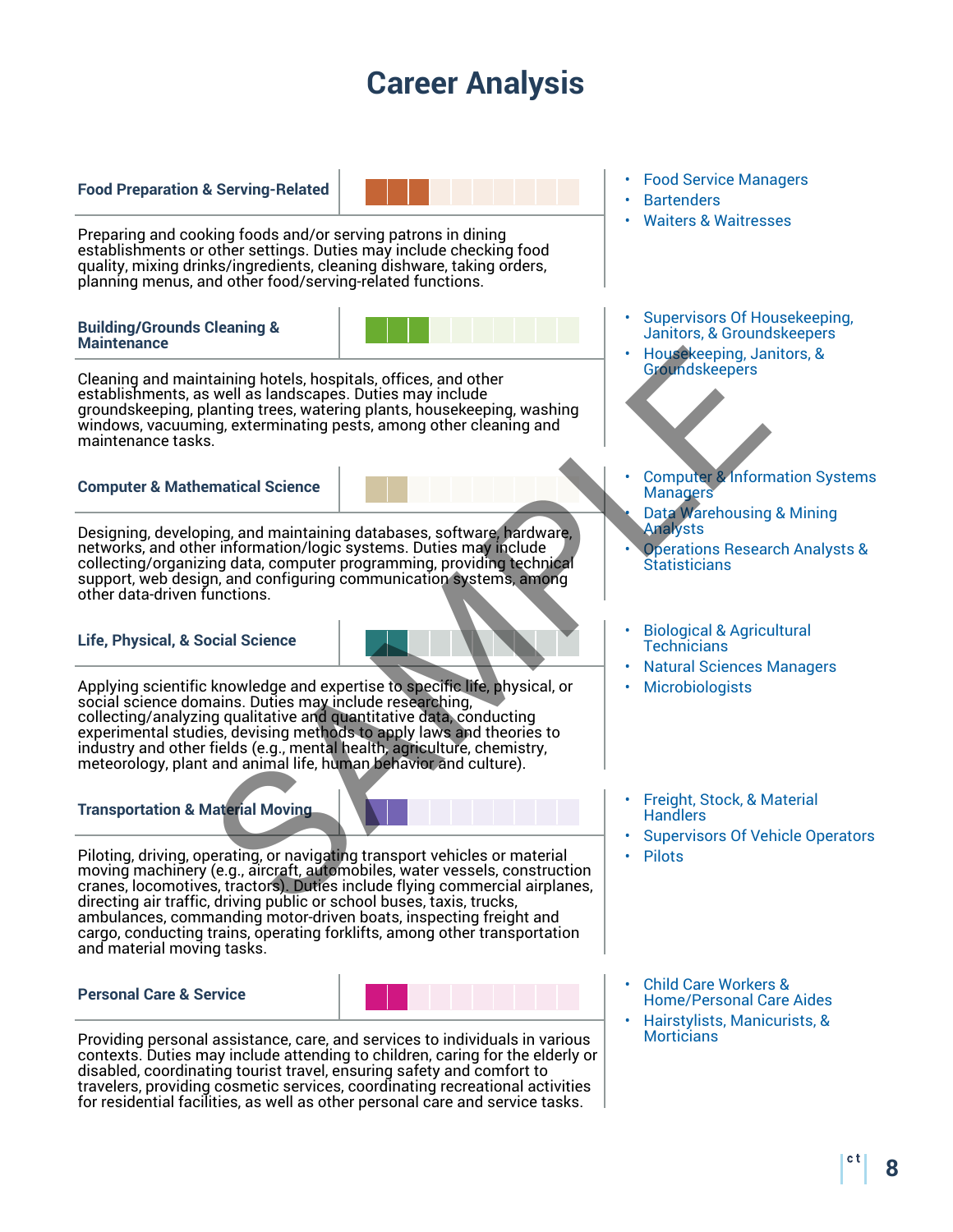

# **Leadership Traits**

Leadership Traits are another important component of the *careertyping* methodology. This information provides insight into the leadership styles you prefer when working with others, including when you manage others and when others manage you.

**Your leadership styles are shown below in order of most to least preferred.**



### **Knowledge Specialist**

- **•** Contributes and leads by utilizing personal expertise and knowledge to find solutions.
- **•** Leads by example.
- **•** This includes managers and executives who are leaders in technical, educational, consulting and other specialized fields.

### **Delegative Style**

**•** Utilizes plans and strategies.

**•** Arranges resources and assists coworkers and teams in dealing with resource and implementation issues.

**•** This includes managers and executives in plan-driven organizations.



## **Directive Style**

- **•** Personal, direct involvement in problem solving, controlling and implementing.
- **•** Leads from the front in exercising authority.
- **•** This includes managers and executives in action-driven organizations.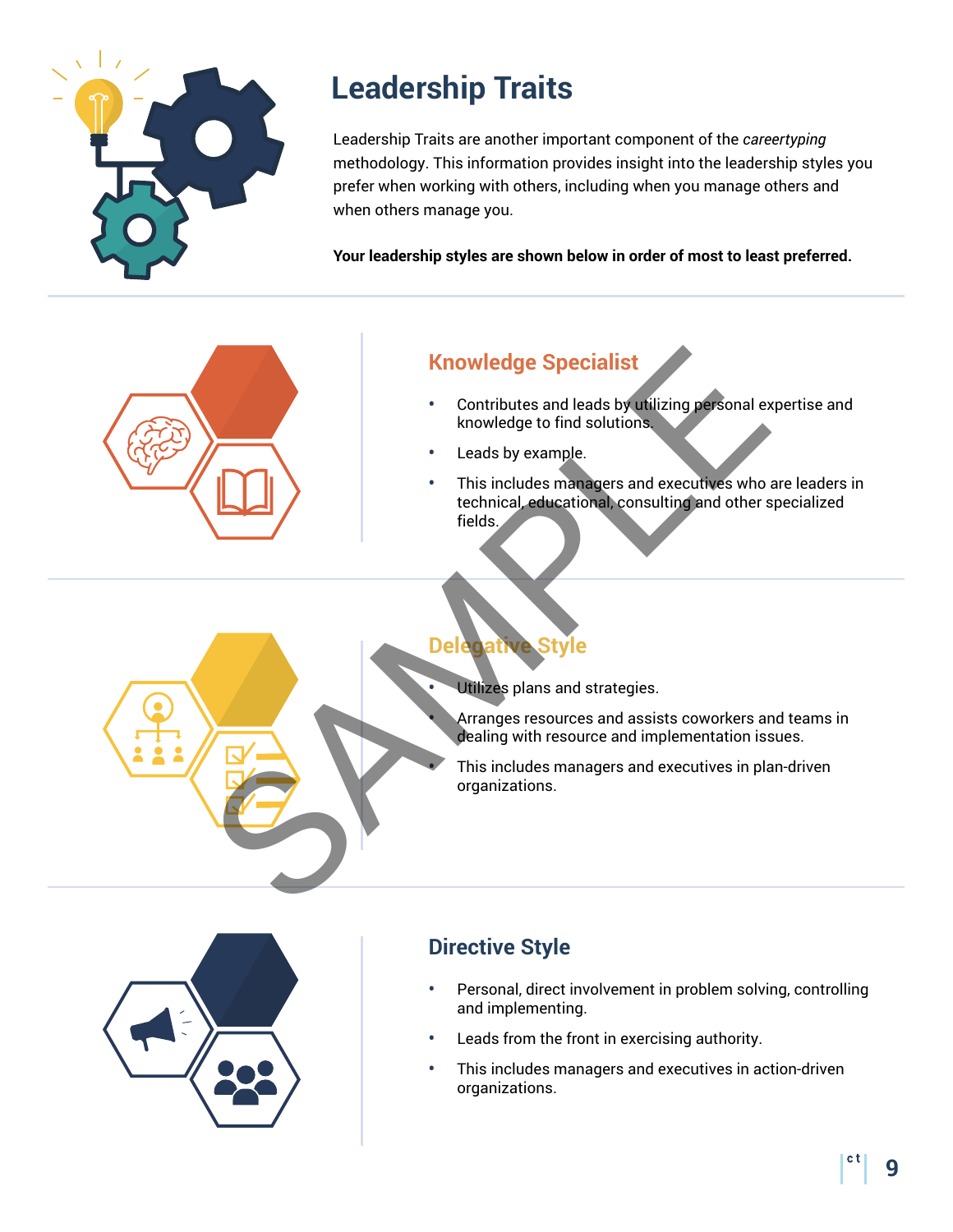

# **You Under the Microscope**

Ready to dig a little deeper? Now let's use a high-powered social science microscope to uncover your personality DNA.

This information reveals the competitive advantages you bring to the workplace and will help you eloquently express your strengths, needs, and interests in detail.

### **Your Strengths and Interests**

- **•** You like influencing people directly, persuading them to your point of view or training them You like influencing people directly, persuading them to<br>view or training them<br>view or training them<br>vou enjoy and can be effective at teleping other people a<br>their lives better or more productive<br>vou enjoy working with nu
	- **•** You enjoy and can be effective at helping other people and making their lives better or more productive
	- **•** You enjoy working with numbers, or being involved with tasks that involve the use or manipulation of numbers
	- **•** You are straightforward and find it fairly easy to speak your mind, even with superiors
		- **•** You are structured and organized in your thinking and approach, and you bring these tendencies to the work you do
		- **•** You tend to be something of a natural authority figure; you can take charge when there seems to be a lack of leadership
	- **•** You are competitive, and are prepared to work hard in order to be the best
	- **•** You have a high energy level, and like to be busy doing things rather than thinking about them
	- **•** You like to have plenty of variety in your work, and to have more than one task to do at a time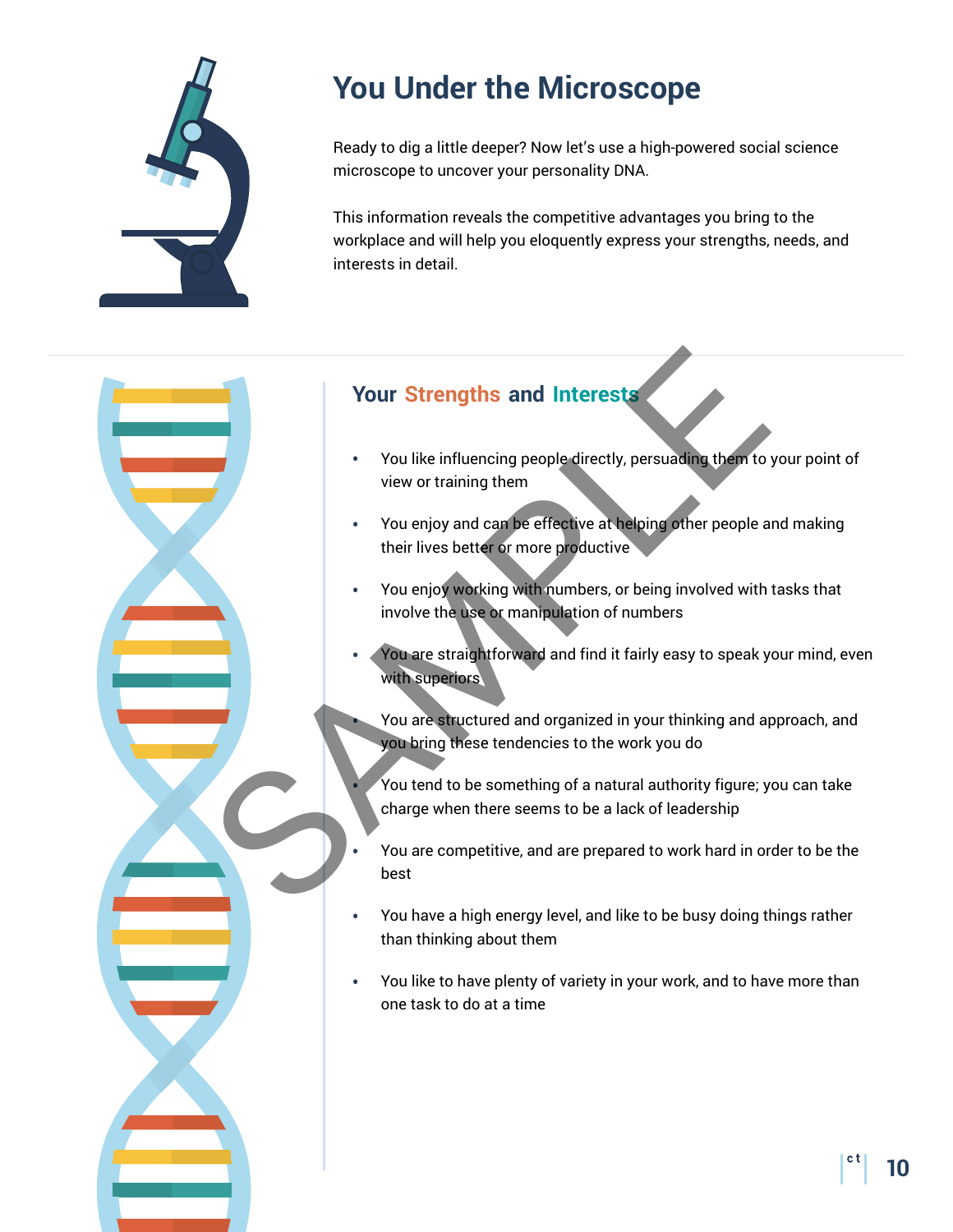# **You Under the Microscope**

## **Your Needs and Interests**

- **•** You respond readily to opportunities to influence others directly
- **•** You are particularly responsive to situations where you can help others
- **•** You are motivated by tasks involving numbers or statistics
- **•** You prefer direct, no-nonsense instructions and encouragement
- **•** You are most self-motivated when allowed some time to work alone or with a very small group
- **•** You are most effective when directed by someone you see as a natural authority figure State instantiers, activitations, and encourance of the state of the state of the state of the state of the state of the state of the state of the state of the state of the state of the state of the state of the state of t
	- Let you concentrate others shouldn't interrupt if it's avoidable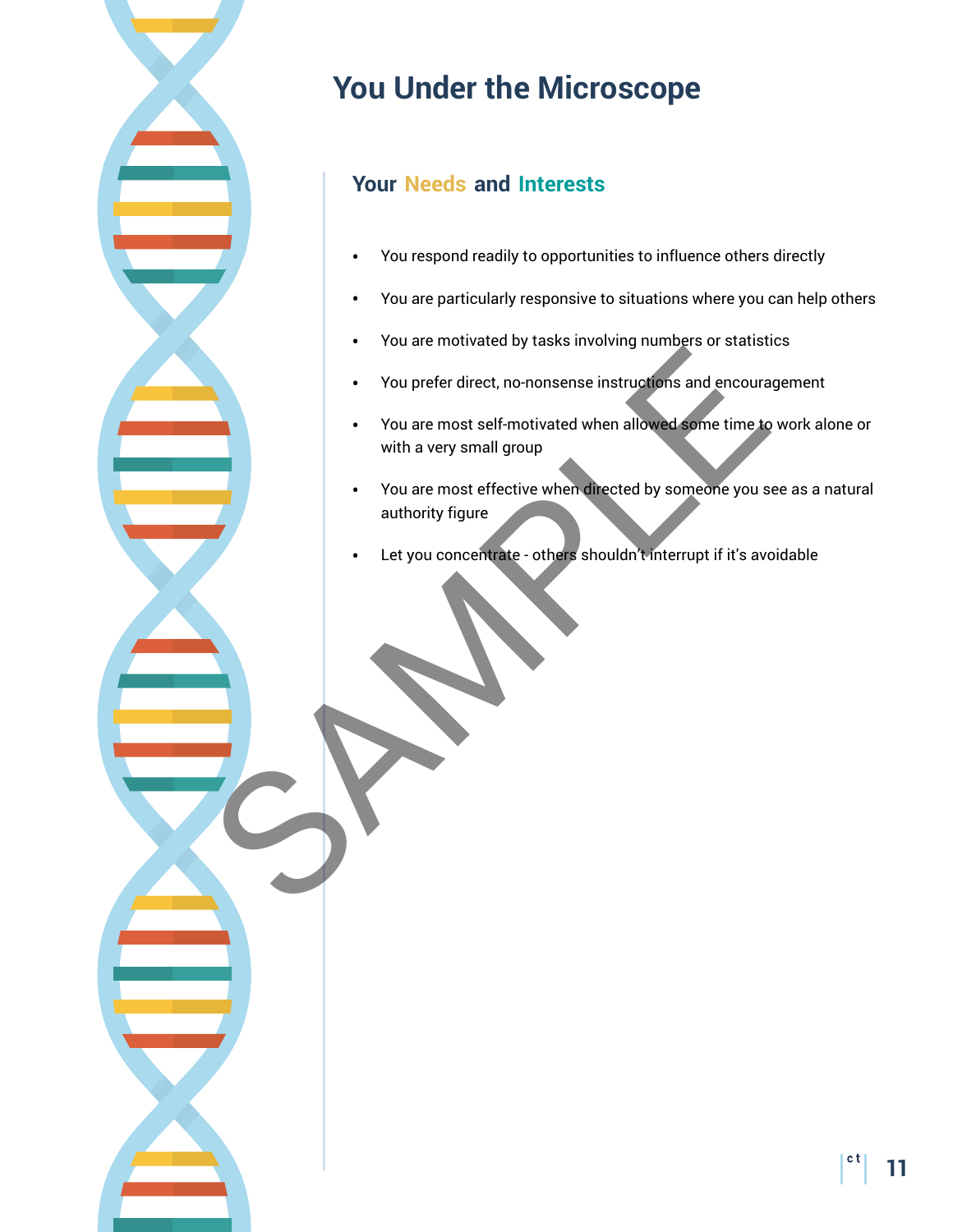

## **Interview Techniques**

Interviewing can feel like a pseudoscience–knowing how to present yourself, what to say, and even how to say it. *careertyping* is the science of you in the workplace, so the interview techniques described in this section are unique to you.

Here are some tips to get the chemistry just right when approaching your job search and interview.

### **How to approach your job search**

- **•** Directly ask those you know for networking contacts
- **•** Use your organizing approach and follow a structured plan as you pursue your job search provided your job search<br>
etty ask those you know for networking contacts<br>
your organizing approach and follow a structured plan as you pursue your,<br>
show that allows you to be competitive and to be paid on results<br>
sosibl
- **•** Ideally, find a job that allows you to be competitive and to be paid on results
- **•** If possible, actively start your job search as soon as you can
- **•** You will feel you are achieving most if you pursue several different lines of inquiry at the same time

### **Developing your support network**

- **•** Seek the support of friends who will be direct and straightforward with you
- **•** One or two close supporters are more beneficial to you than a group of more casual friends
- **•** Stay away from distractions

## **If your job search becomes stressful**

- **•** Under pressure, you can be a little too terse
- **•** You are tempted to withdraw or hide when things get tough
- **•** You have a tendency to focus too much on what the job pays and not enough on things like work conditions
- **•** You can find it hard to sit still and concentrate on what you committed to do, because it is easier to keep trying something new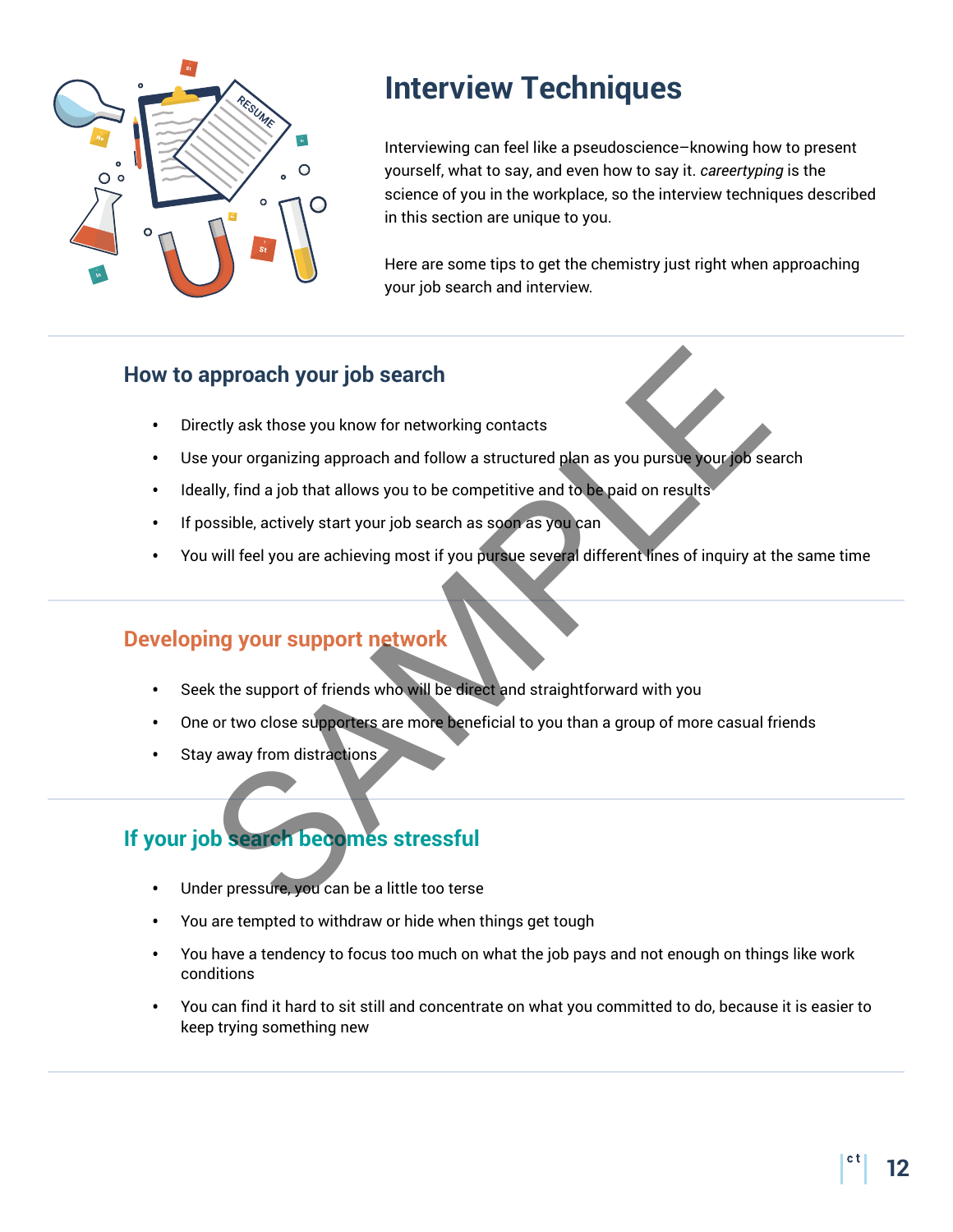## **Interview Techniques**

### **Preparing for the interview**

- **•** You should be prepared to be courteous if the interviewer is attempting to put you at ease
- **•** You should remember that you may need to show social abilities if there is an interviewing panel or if the interview is conducted in a social setting
- **•** You need to keep calm even if you feel provoked in some way during the interview process
- **•** You should be prepared for an interviewer to ask some unrelated question while you are still answering the previous question

### **When you are at your best in the interview**

- **•** You respond directly and unselfconsciously to questions
- **•** You are most comfortable when the interview follows a structured format rather than being casual or informal
- **•** You are not afraid to express your differences with the interviewer
- **•** You are not afraid to discuss remuneration issues, particularly where these are related to competitive achievement Is should be prepared for an interviewer to ask some unrelated question while you<br>wering the previous question<br>are most comfortable when the interview<br>respond directly and unselfconsciously to questions<br>are most comfortabl
- **•** You are likely to come across in the interview process as an energetic candidate
- **•** You may well address two or more topics at the same time during the interview process

### **When you are uneasy in the interview**

- **•** You can be too direct and straightforward
- **•** You may fail to respond adequately to social cues in the interview process
- **•** You may become unexpectedly domineering, particularly if annoyed by some aspect of the interview
- **•** You may appear overly eager when money matters are raised
- **•** You may start addressing another topic before fully answering the question that was asked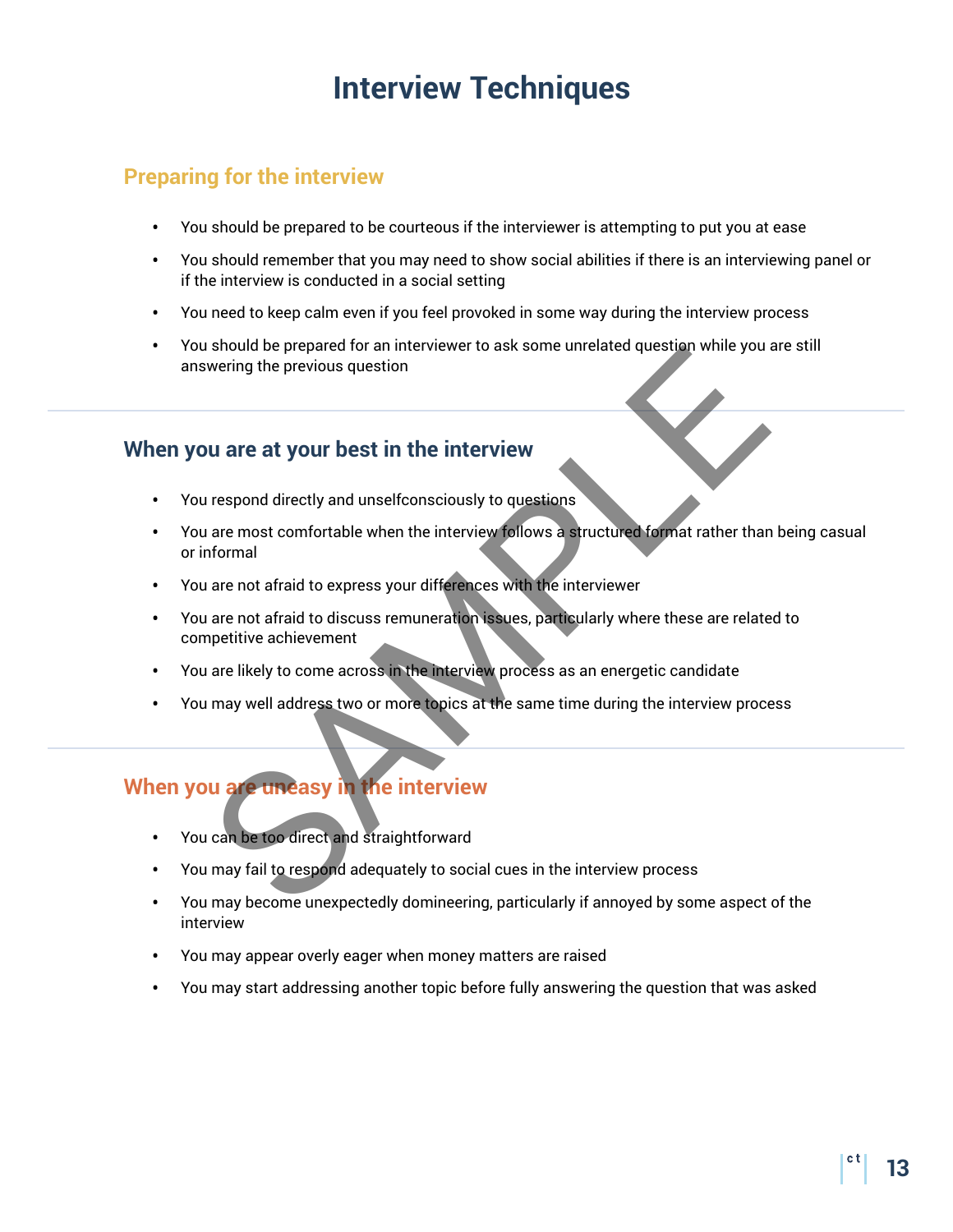

## **Career Synthesis**

What hypotheses can you make about your future career now that you've analyzed your *careertyping* report? Refer back to the previous pages as you reflect on the questions below.

**We recommend printing this page and the following page to synthesize your findings in writing.**